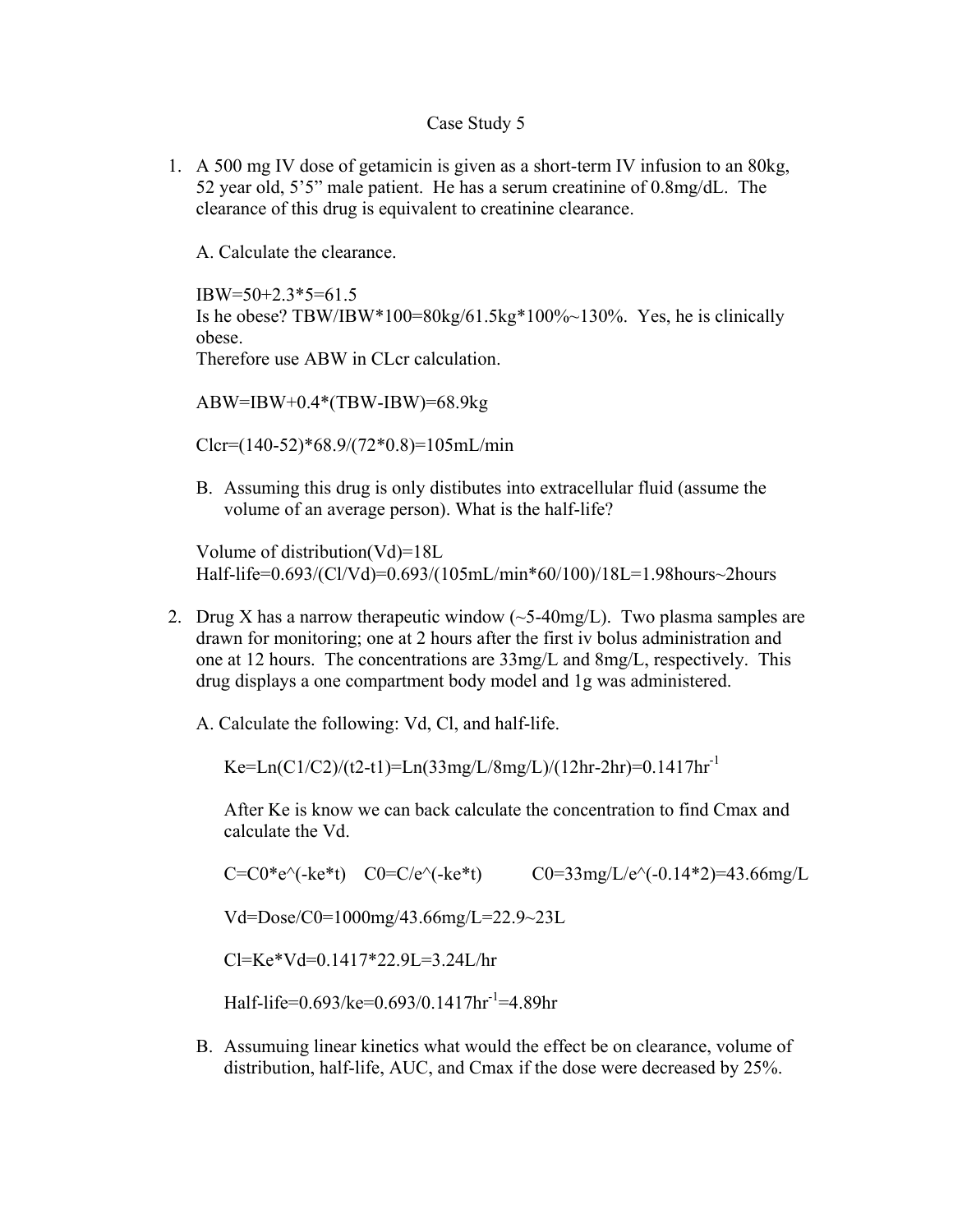$Cl \leftrightarrow$ Vd↔ Half-life↔ AUC↓by 25% Cmax↓by 25%

- 3. Patient AB and Patient CD are on a multiple IV bolus regimen of the same drug and steady state has been reached. This drug is cleared only by glomerular filtration and is not bound to plasma proteins. Both patients have a CLcr of 130mL/min.
	- A. Patient AB has a longer half-life. Explain.

Because both patients have the same clearance value patient AB must have a larger volume of distribution.

B. Would you expect the Cmax to be higher for patient AB or CD.

CD would have a higher Cmax because at steady state

$$
C_{\text{max}ss} = \frac{D}{V} \cdot \frac{1}{(1 - e^{-k_e \pi})}
$$

and this patient has a smaller Vd (represented by V in this equation).

C. Which patient would have more fluctuation in plasma concentration between each dose?

Patient CD because this patient has a shorter half-life.

D. Which patient has a higher average steady state concentration.

The average concentration is the same for both patients at steady state. Based on the formula Css=Dose/(CL\*Tau), where tau is the dosing interval.

True or False State if the following are True or False

1. If the volume of distribution increases the clearance can remain the same. (T)

2. At steady state (equal dose, equal interval multiple IV) accumulation stops because the amount of drug eliminated during the dosing interval is more than the dose given at each dose time. (F)